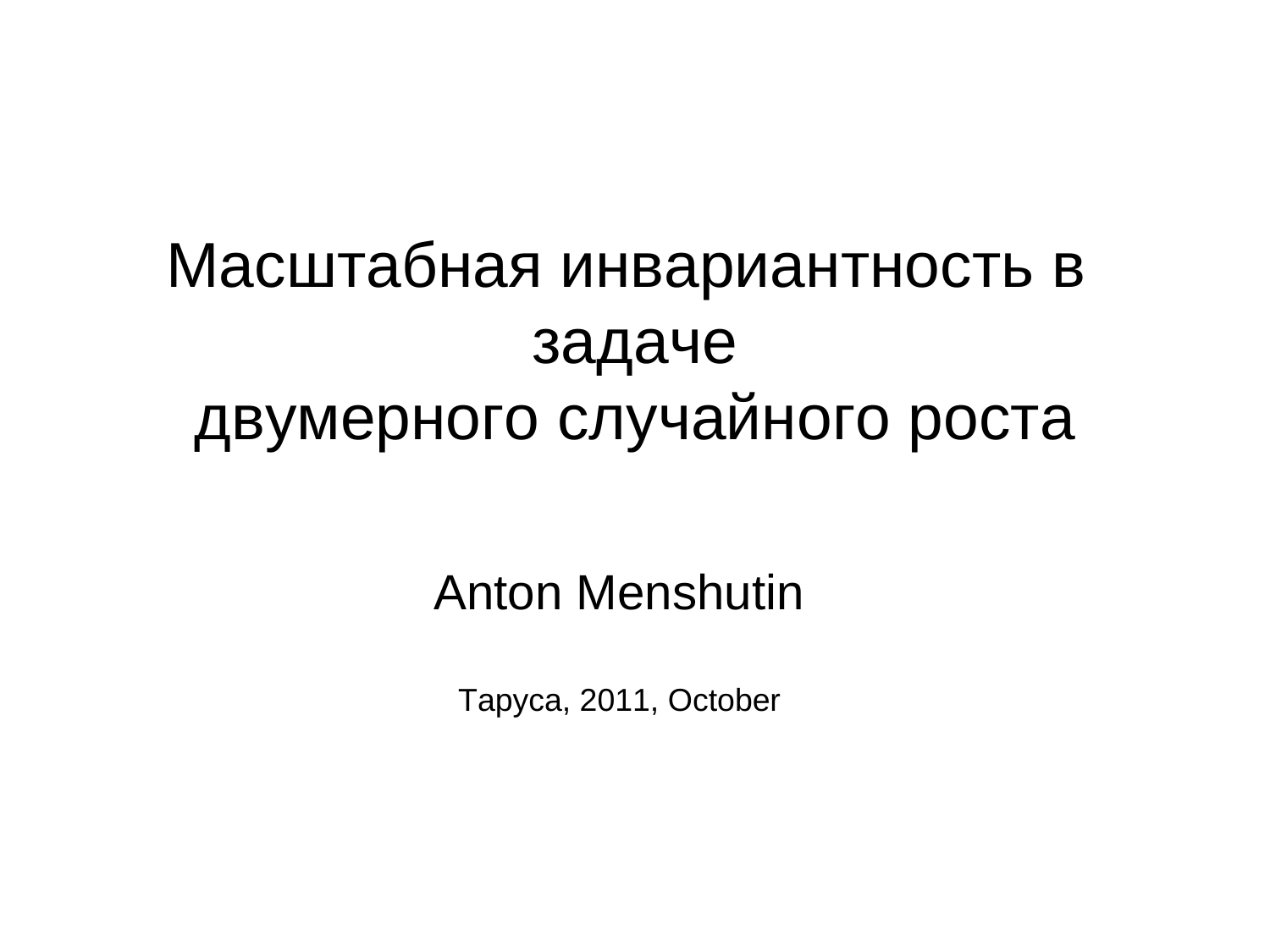#### Ice crystals





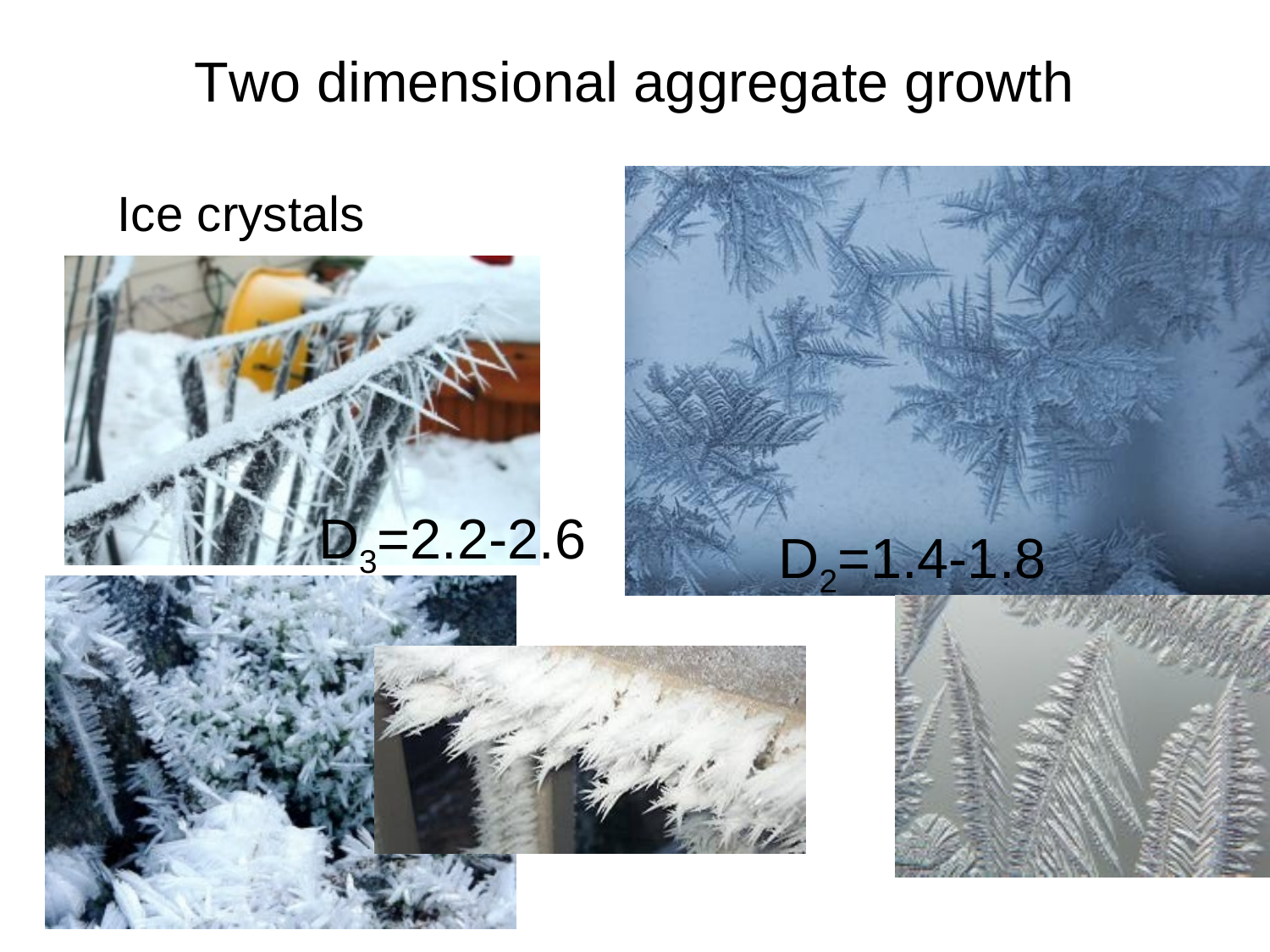





#### Natural Cu **Dendrits & aggregates** Goethite in agate D=1.5-1.8



Manganese oxide in chalcedony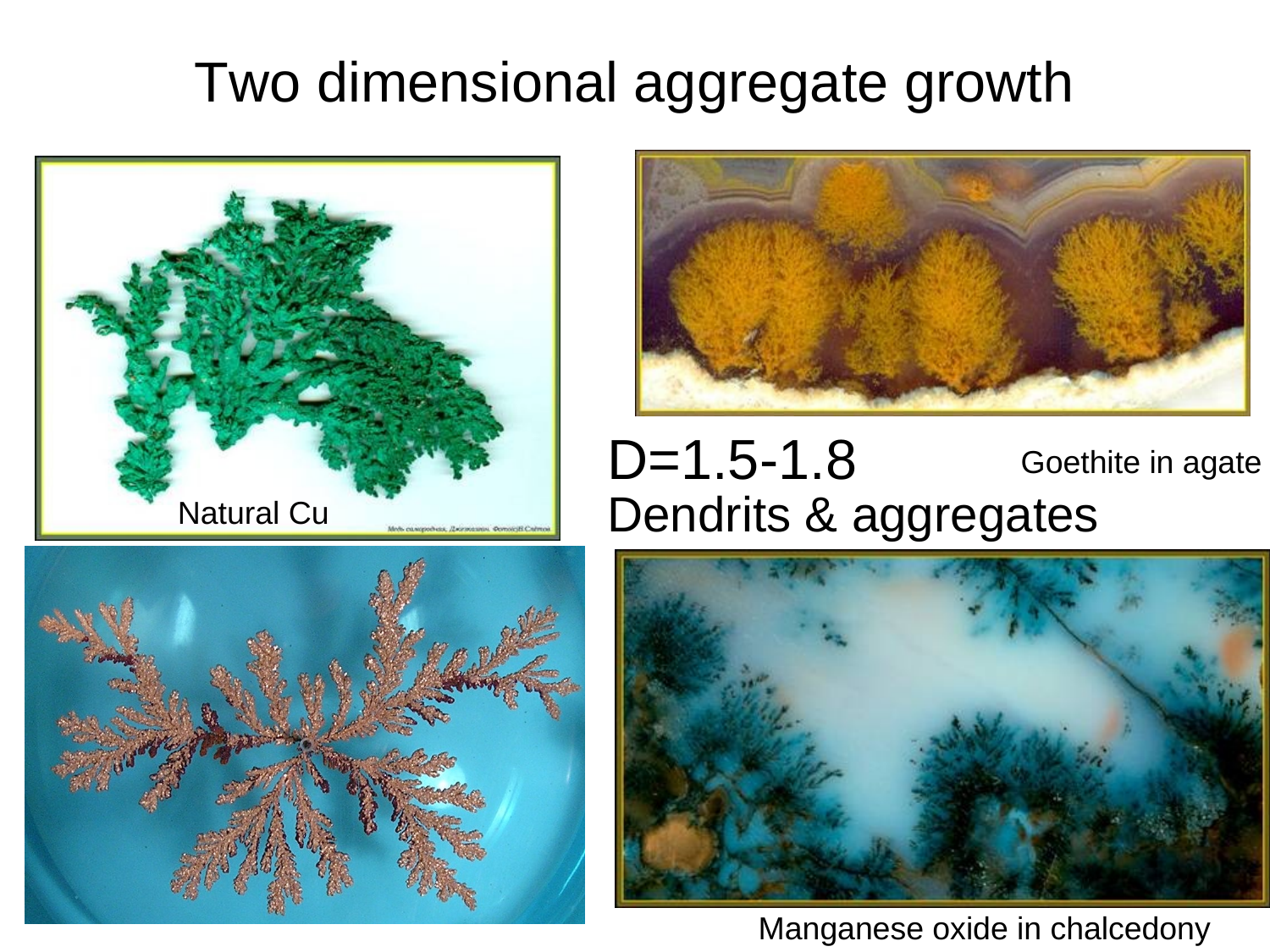

Bacteria colonia Bacillus subtilis from the site www.igmors.u-psud.fr

 $D=1.7$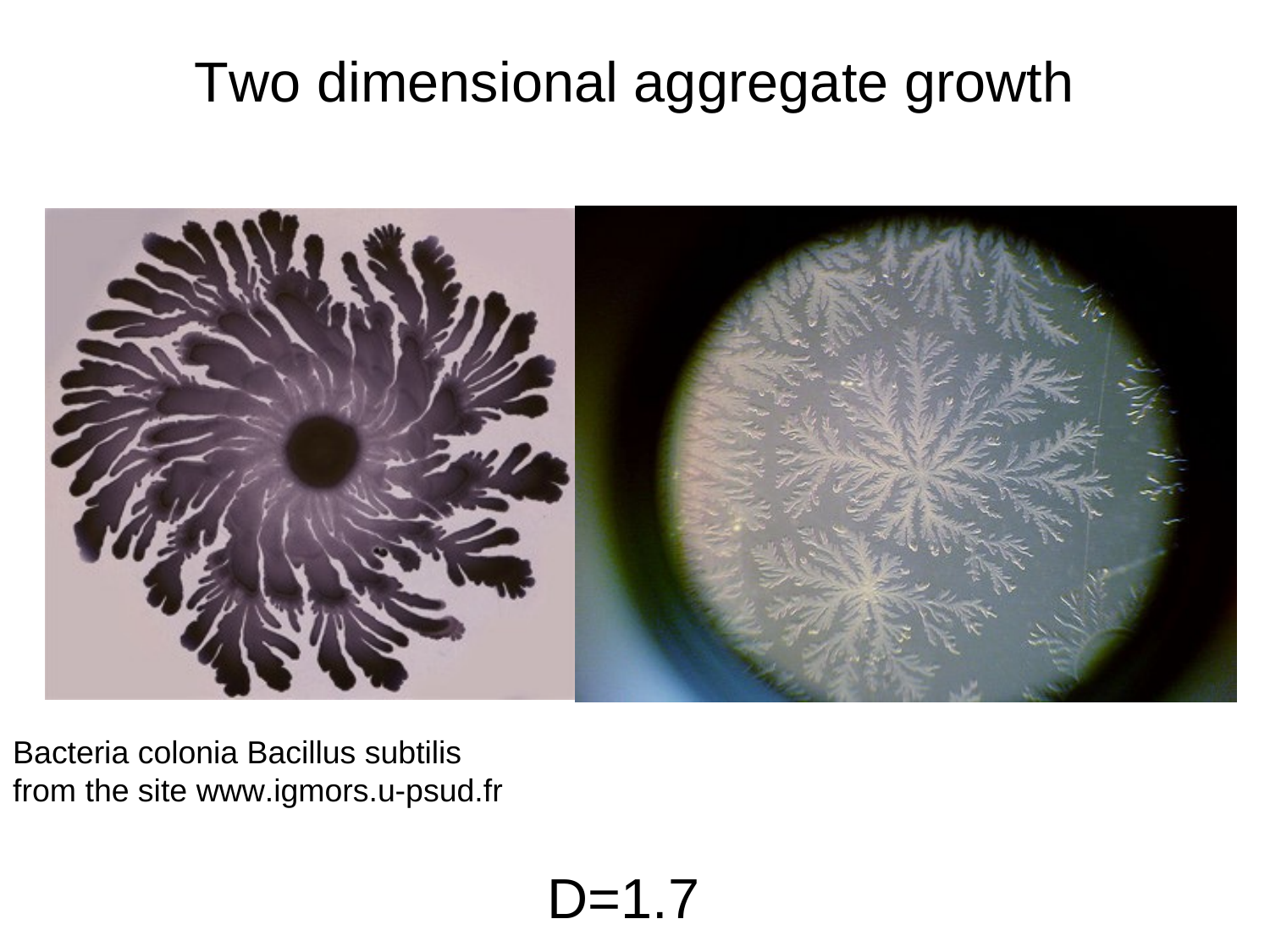

### D=1.6-1.9

Nano-crystals grown on a substrate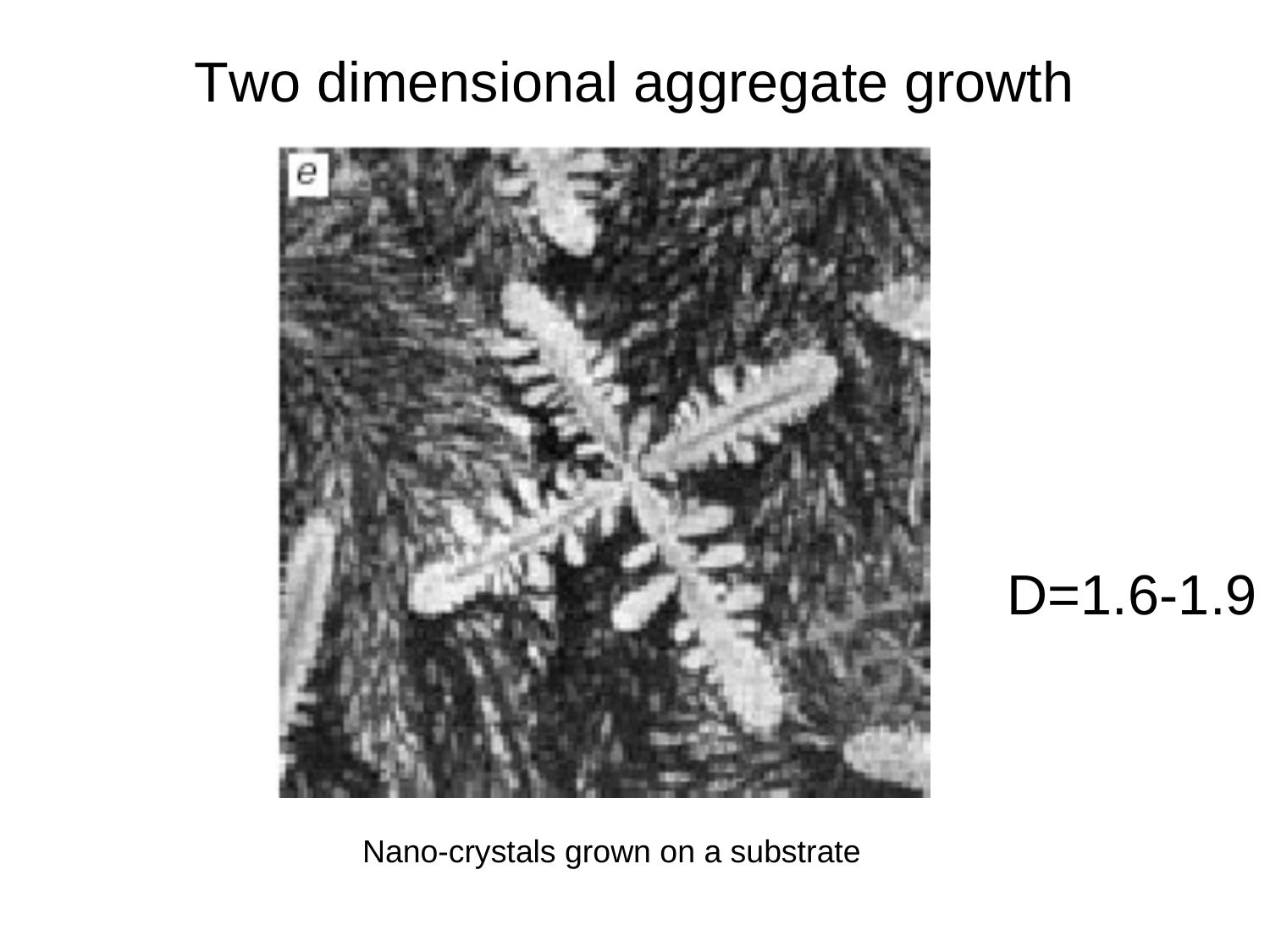## A model for two-dimensional aggregate growth — DLA model

Diffusion limited aggregation – DLA Witten and Sander, PRL, 1981

- 1. Place seed at origin (0,0), N=1
- 2. Particle starts at radius of birth Rbirth
- 3. Diffusion in space
- 4. If collision occurs, it sticks.  $N=N+1$
- 5. If particles goes out of the radius of death  $R_{death}$  it is killed
- 6. New iteration from step 2.

 $D=3/2(?)$ on the square lattice

D=1.72

Off-lattice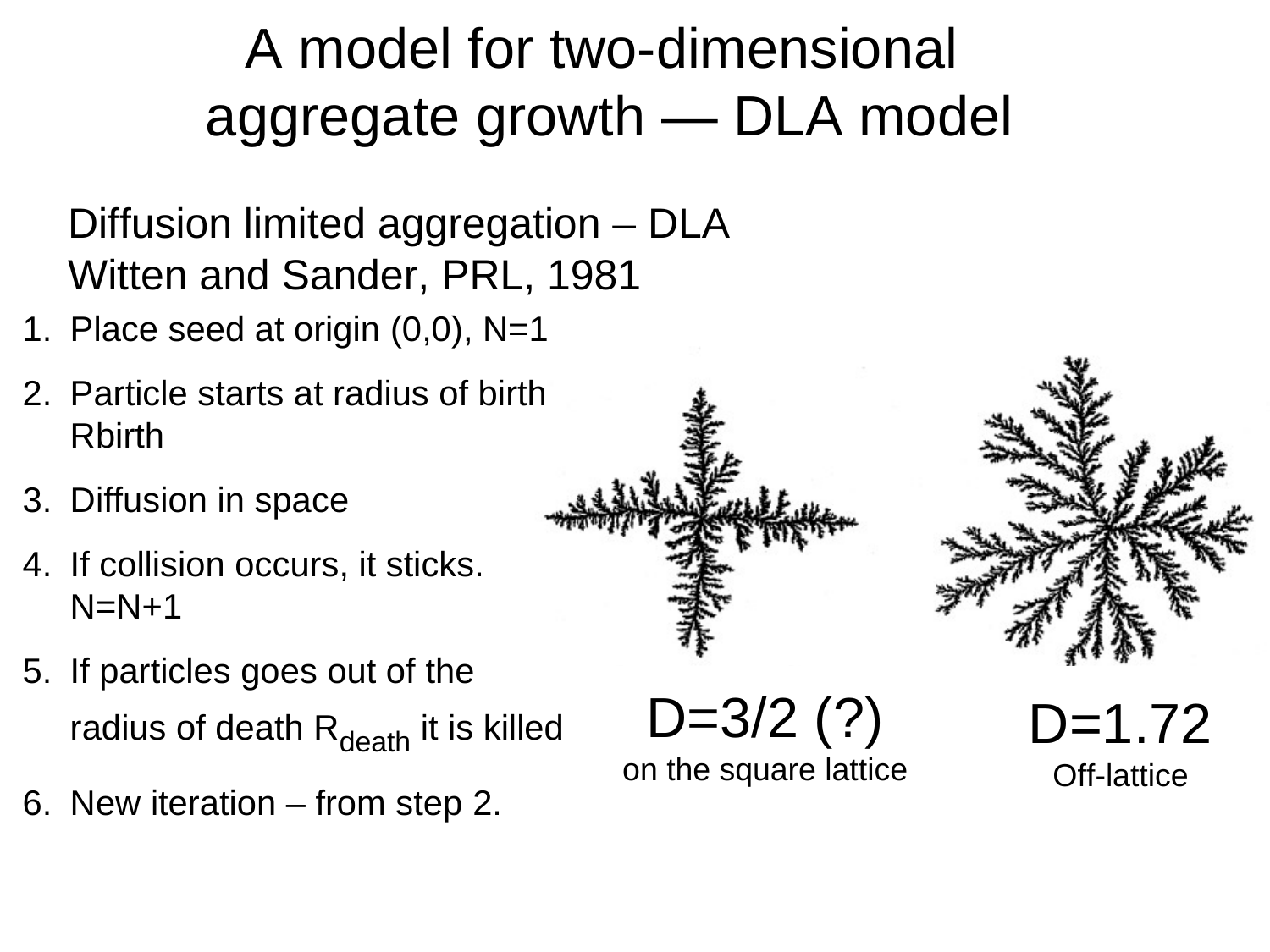## Problem definition

- Large class of models of 2D growth results in similar structures (weakly speaking - "*looks similar"*)
- DLA model is the simplified model that captures main features of 2D critical aggregate growth
- Scaling exponents are known only with 1% accuracy
- Cluster behavior as  $N\rightarrow\infty$  is still not understood
- Multiscaling?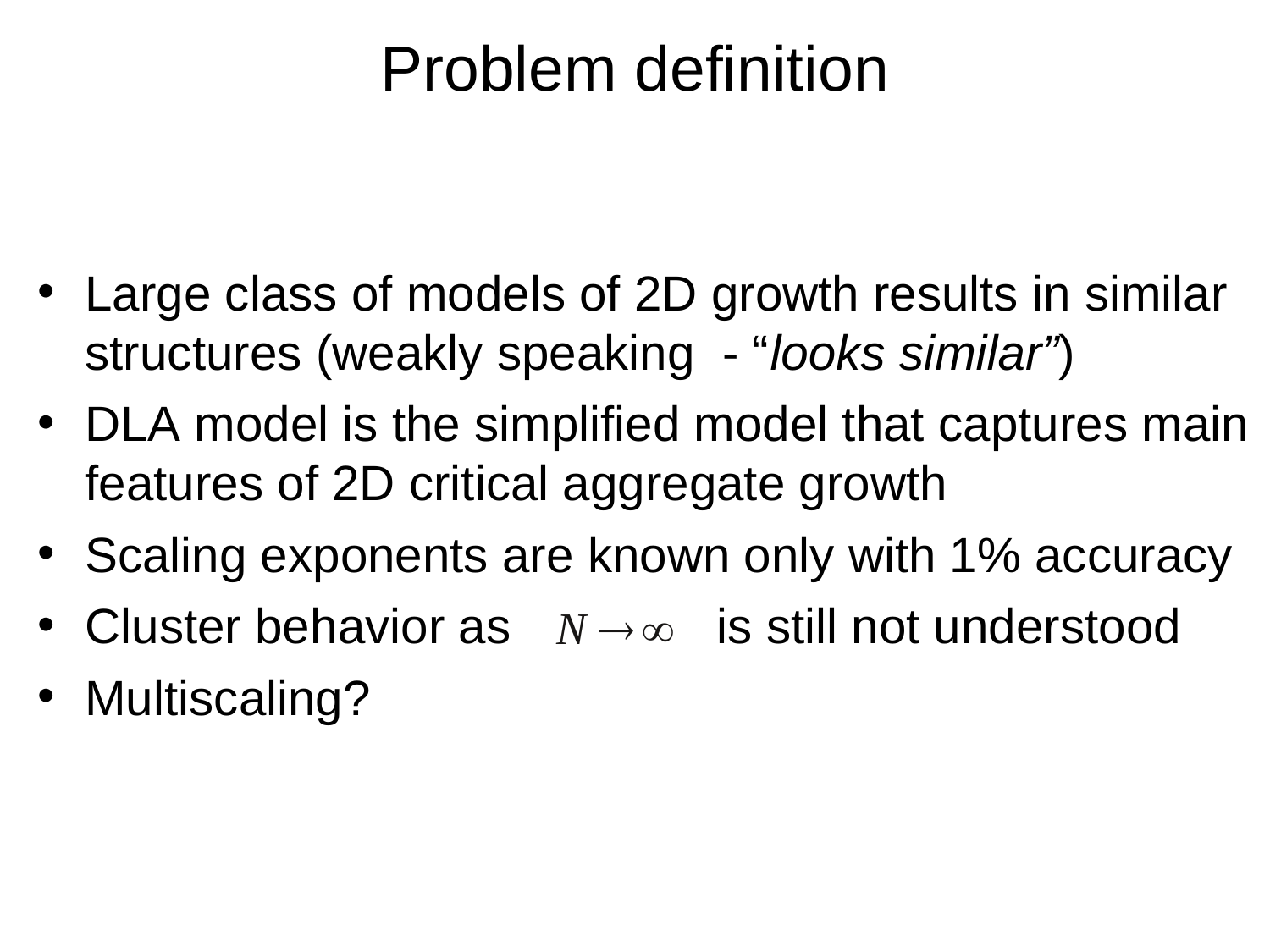## Off-lattice killing-free algorithm

The most effective and most correct realization of algorithm

Particles are balls of unit radius.

A single particle at (0,0) position - a seed. At random point on birth circle Rb a new particle is born.

Particle moves randomly.

If particle goes out of Rd (Rd>Rd) it is returned to Rb at angle phi with probability

$$
W(\varphi) = \frac{1}{2\pi} \frac{x^2 - 1}{x^2 - 2x\cos\varphi + 1} \quad x = r/R_b
$$

Repeat random walk until collision with cluster.

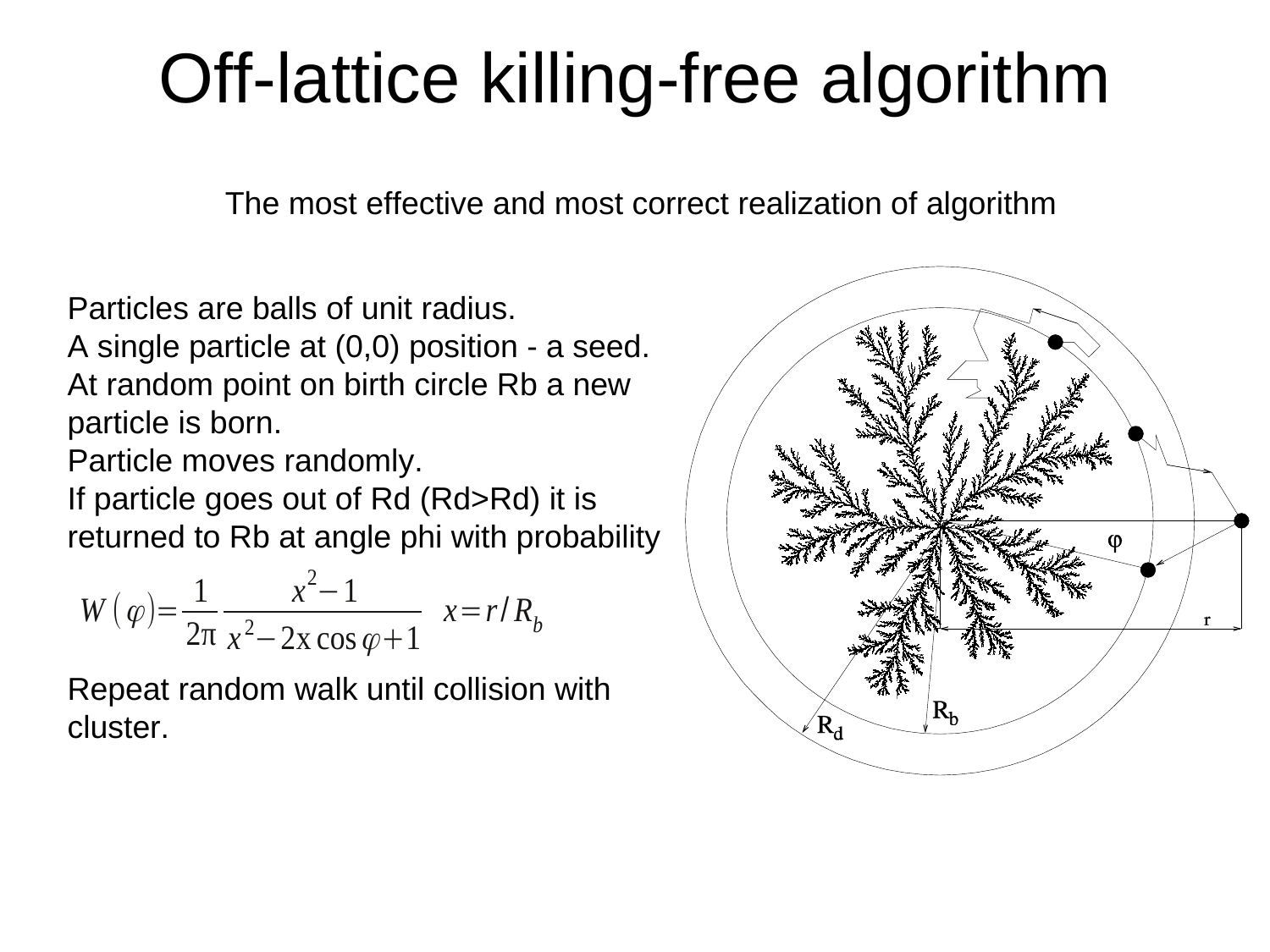## *Off*-lattice killing-*free* algorithm



50 000 000 particles

1000 clusters in each ensemble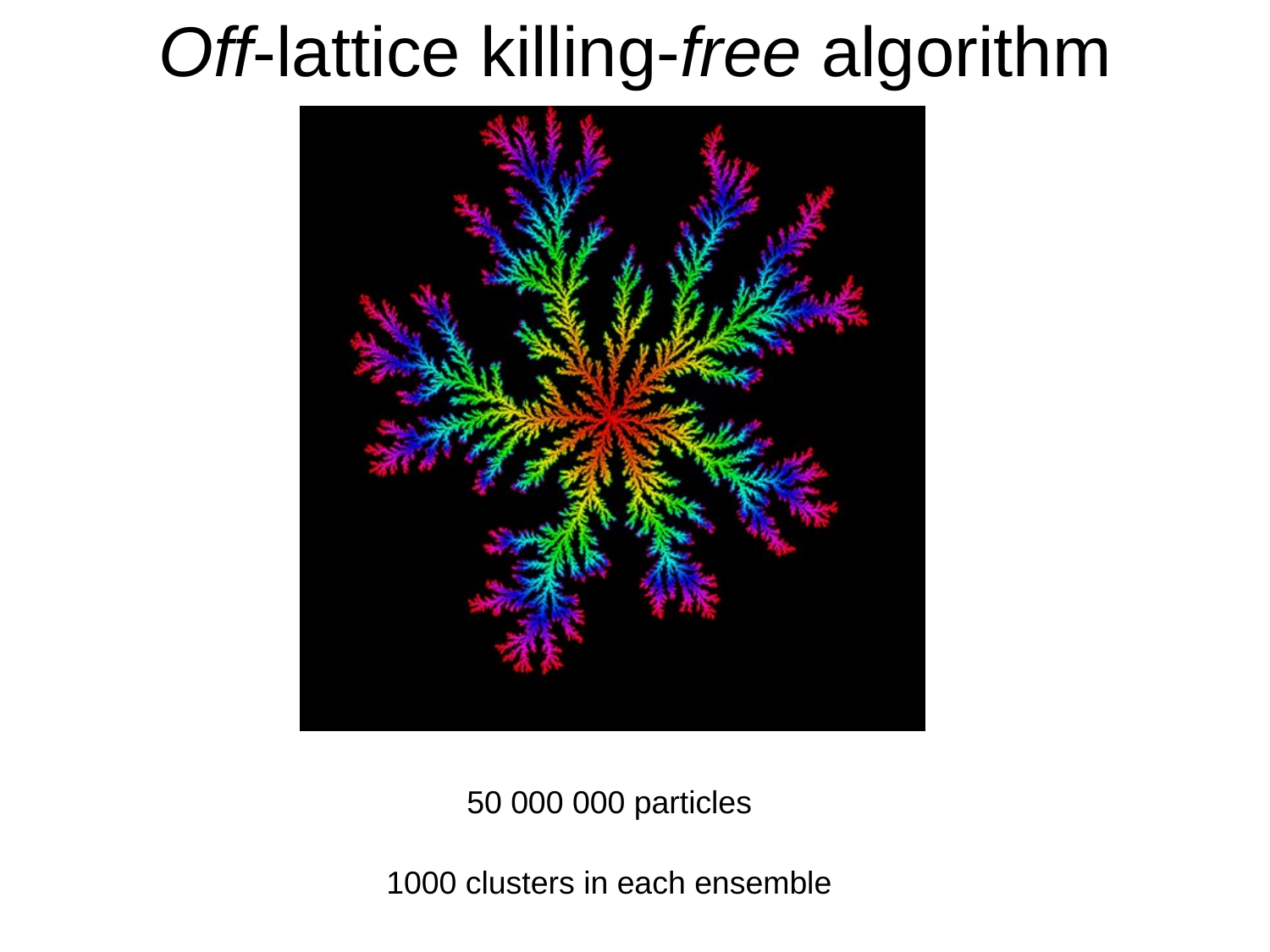## Scaling in DLA  $\stackrel{\textstyle\phantom{.}}{N}\propto\stackrel{\textstyle\phantom{.}}{R}^D$

How to measure R? Take an average over cluster surface with weight dq (growth probability at point r)

Numerically: freeze cluster, launch probe particles, record their position r\_i and average it.

$$
R_{dep} = \int r \, dq
$$
  
\n
$$
R_{22} = \sqrt{\int r^2 \, dq}
$$
  
\n
$$
R_e = \exp \int \ln(r) \, dq
$$

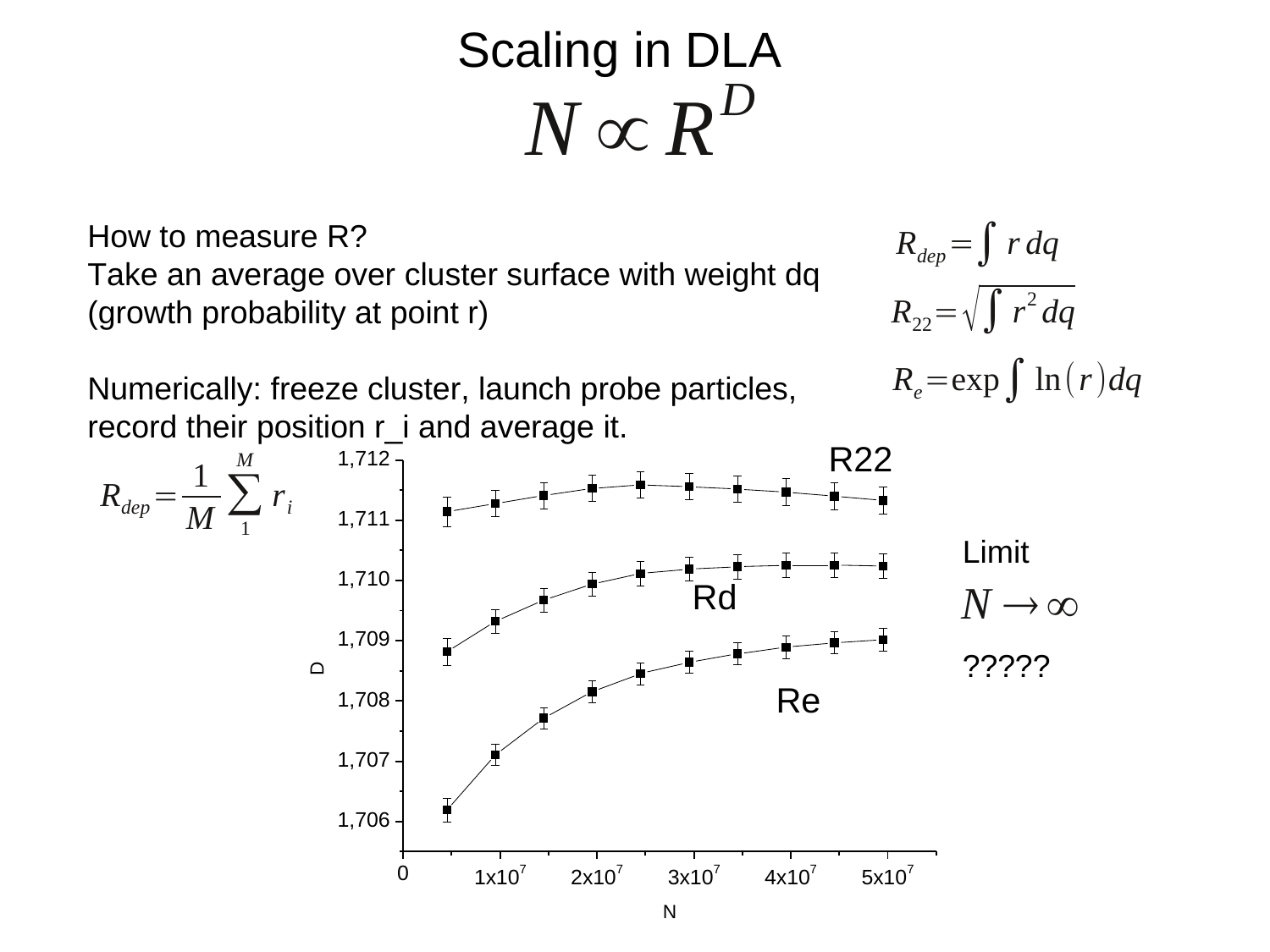### Growth probability

Let  $P(r,N)$  be a probability for a next particle to be attached at distance r and N is a size of cluster.

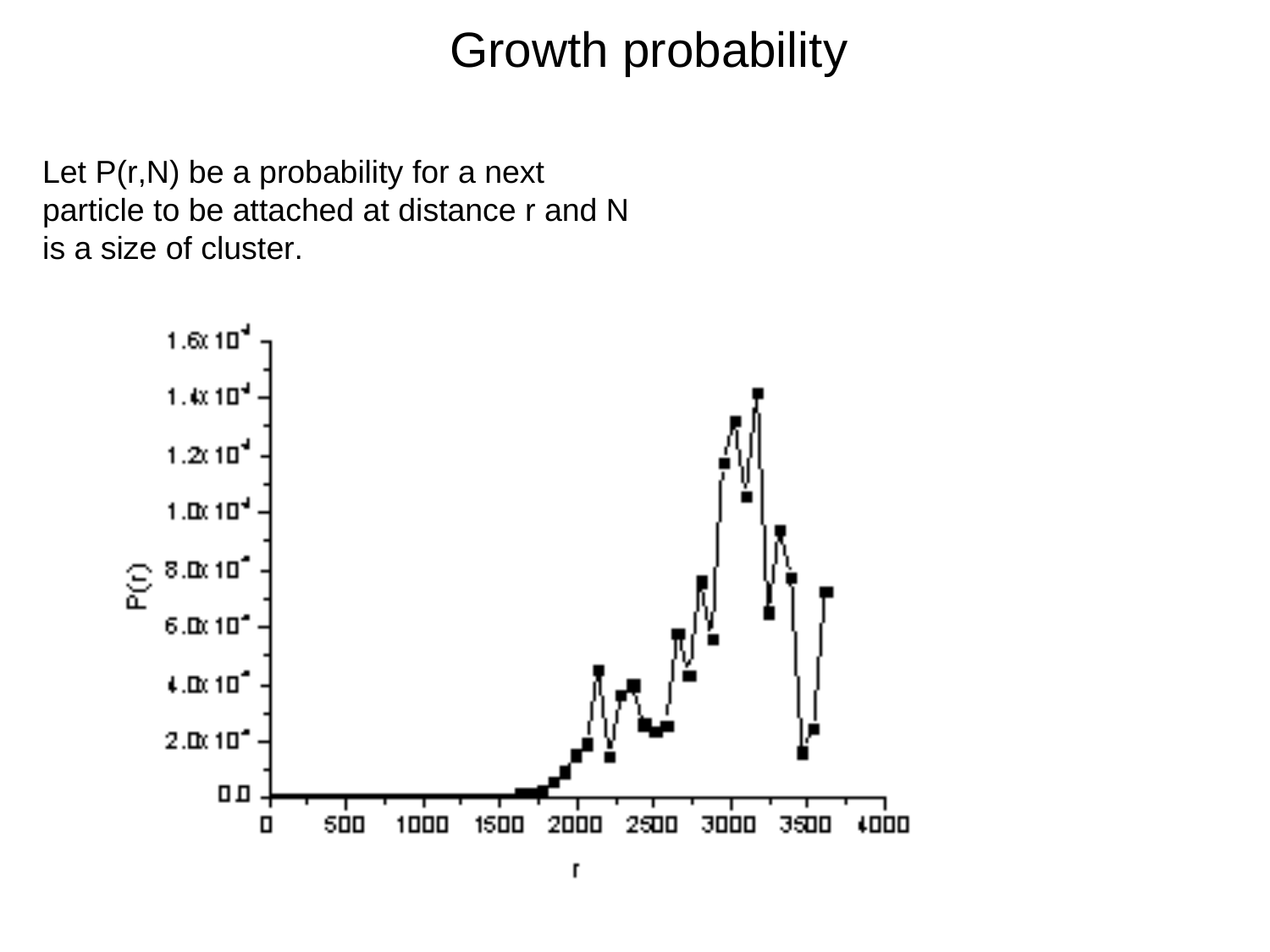### Growth probability

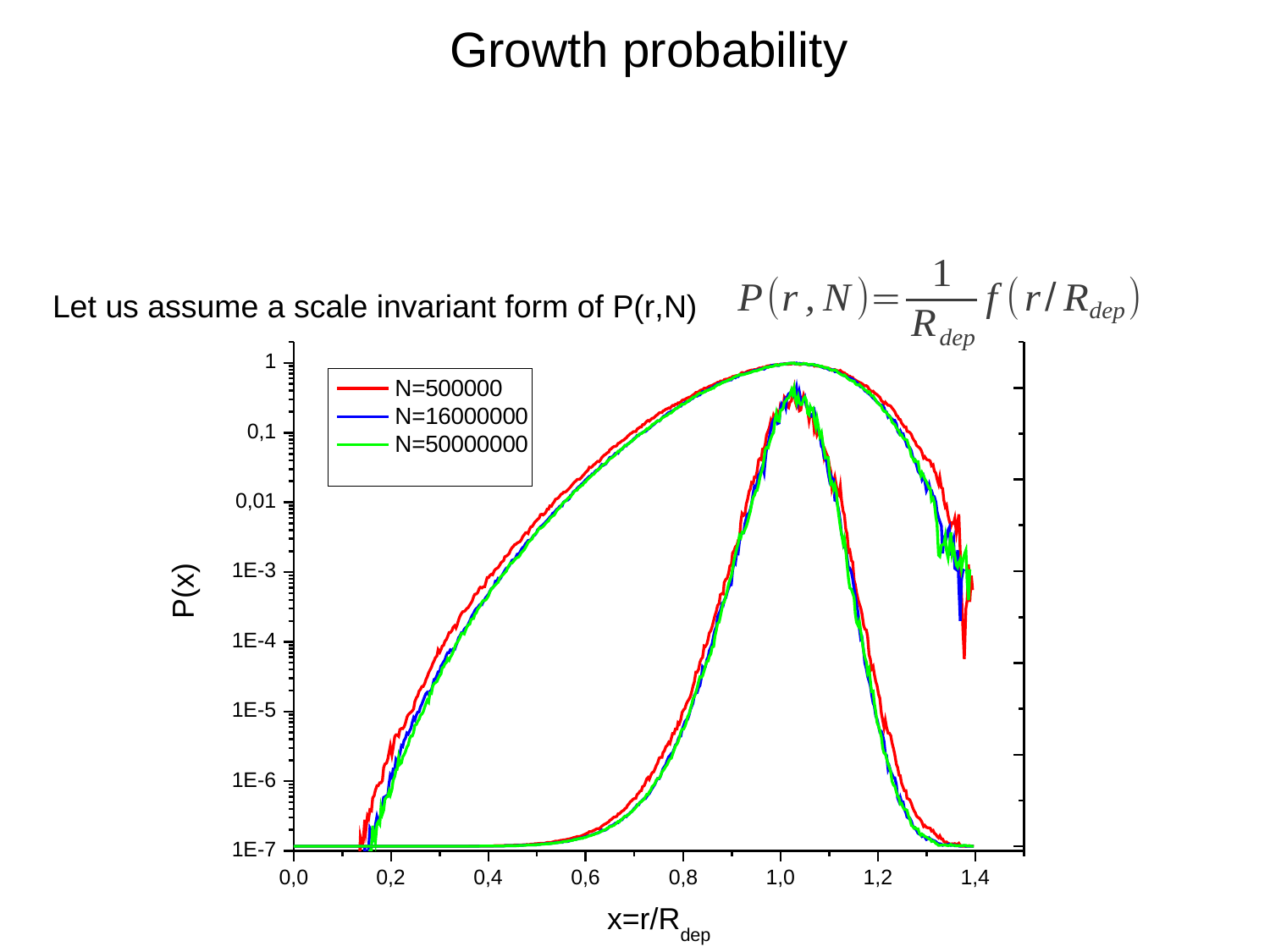#### Scaling assumption and consequences

$$
P(r, N) = \frac{1}{R_{dep}} f(r/R_{dep}) \quad \text{>}
$$

Scaling indexes of Rdep, R22, Re ... are equal.  $R_{dep} = \int r P(r, N) dr$   $R_e = \exp \int \ln (r) P(r, N) dr$  $R_{22}$ = $\sqrt{\int r^2 P(r,N) dr}$  $R$ <sub>dep</sub>∝ $R$ <sub>22</sub>∝ $R$ <sub>e</sub>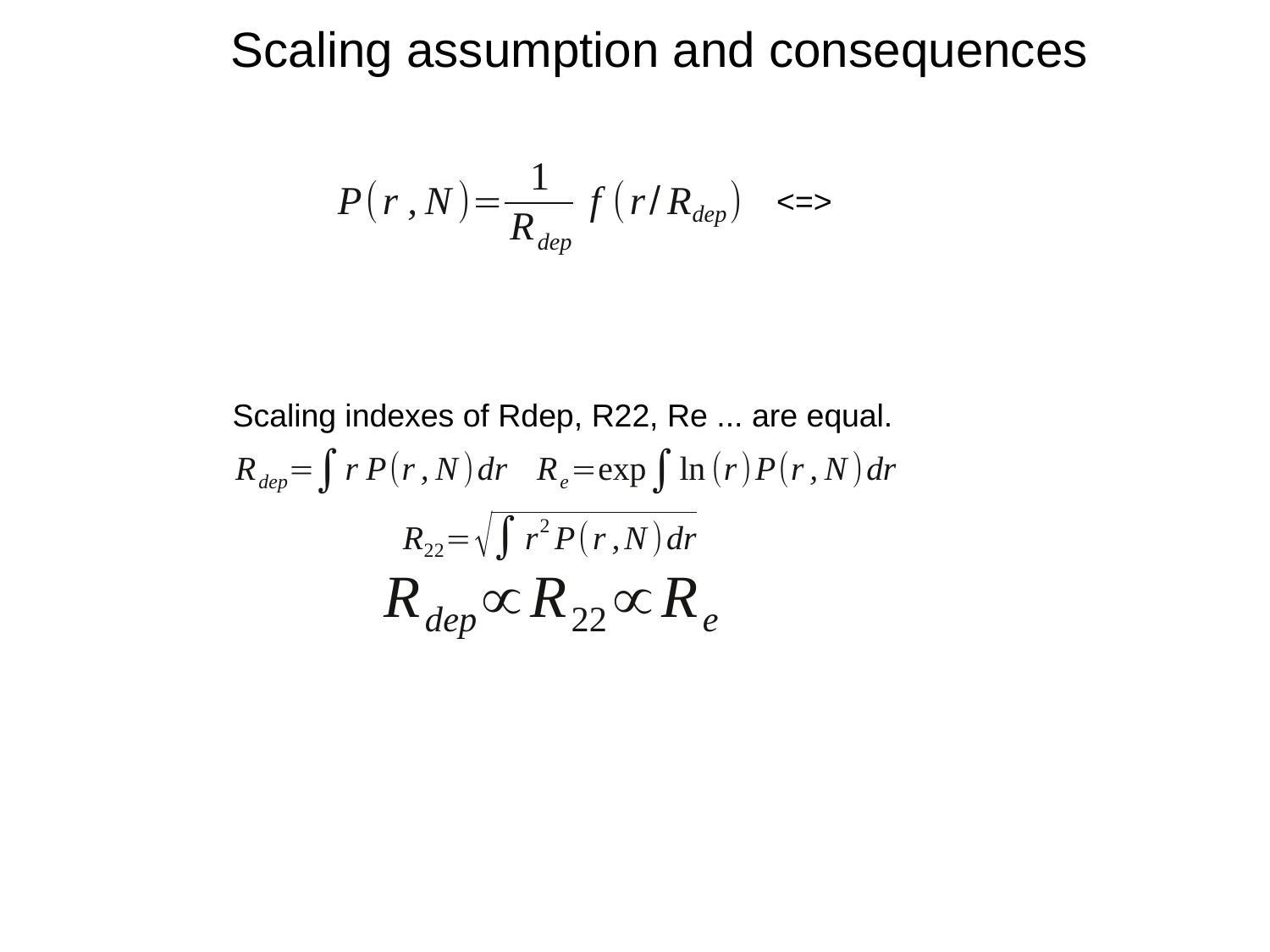### Multiscaling in DLA

**Particle density at distance r from** cluster origin

$$
g(r\,,N)=A(x)R_{gyr}^{D(x)-2}\,,x\!=\!r/R_{gyr}
$$

Non-trivial family of indexes D(y)?

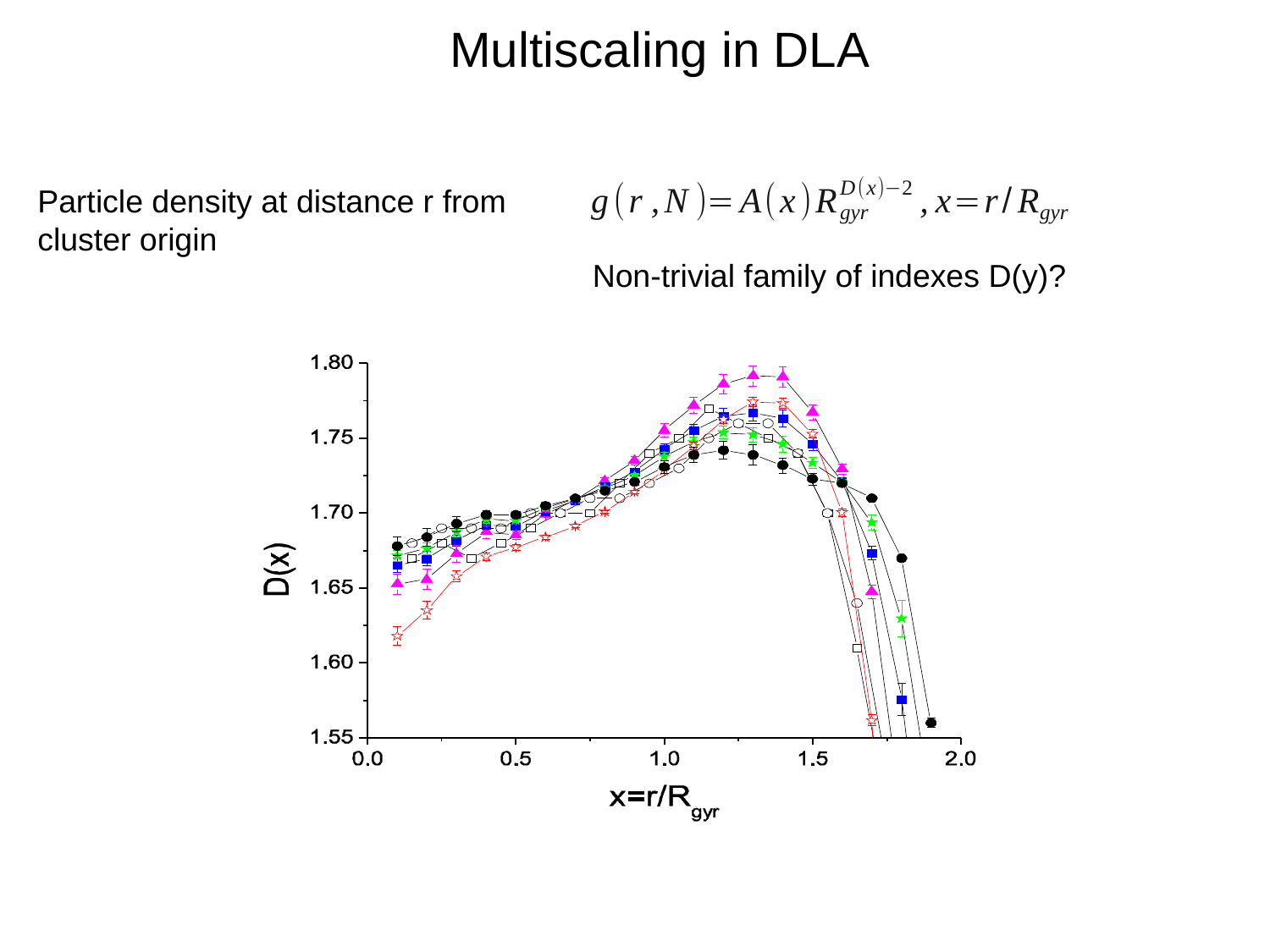#### Scaling assumption and consequences

No multiscaling

$$
R_{dep} \propto N^{1/D} \sum g(r, N) = \int_{K=1}^{K=N} P(r, K) dK
$$
  

$$
g(r, N) \propto r^{(D-2)} F(r/R_{dep}(N))
$$
  

$$
F(t) = \int_{t}^{\infty} f(x) x^{-D} dx
$$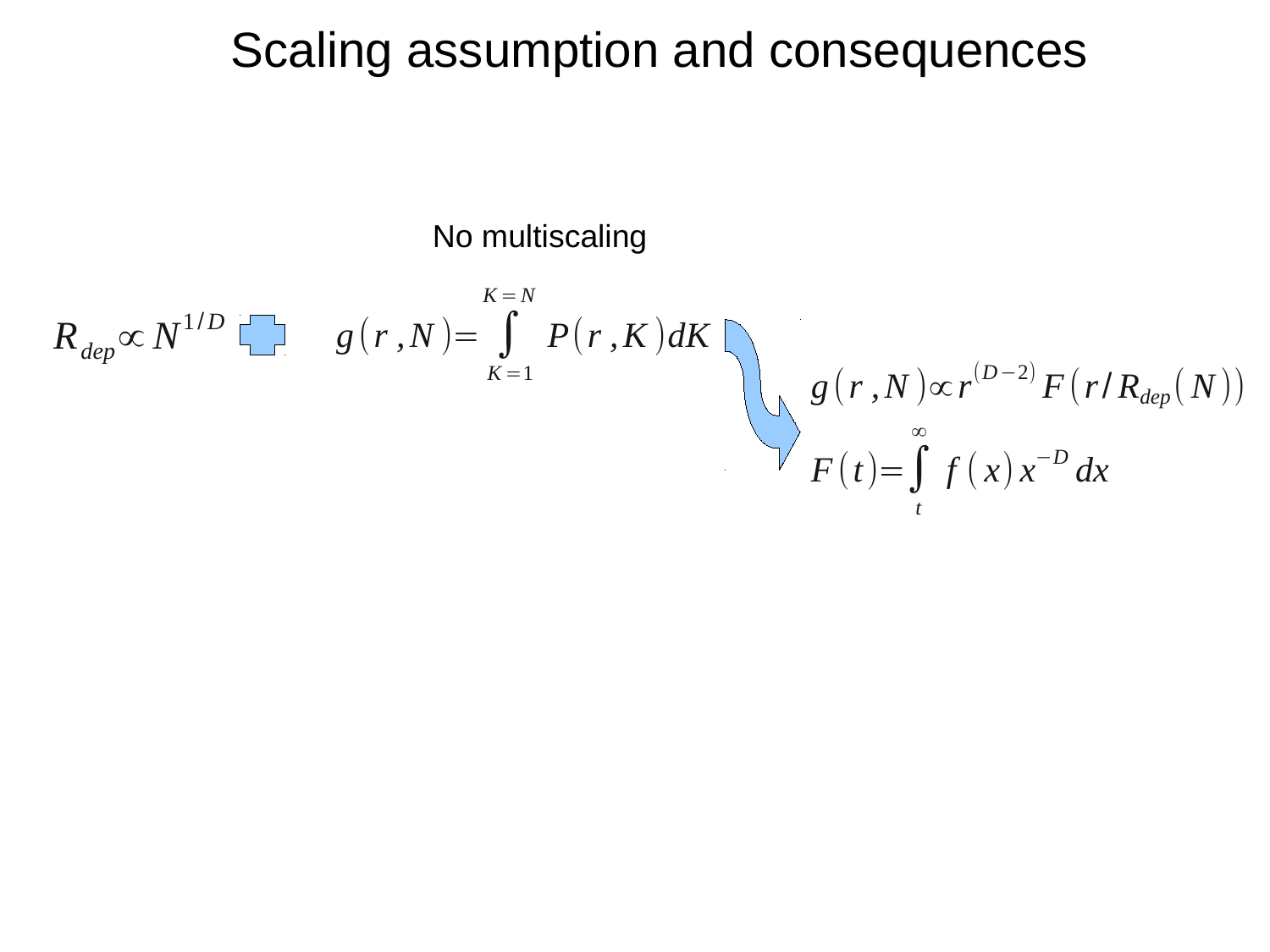Numerical check of multiscaling ln *g*(*r, Rgyr*)=ln *c* ( *y*)+(*D*( *y* )−2)ln *Rgyr*

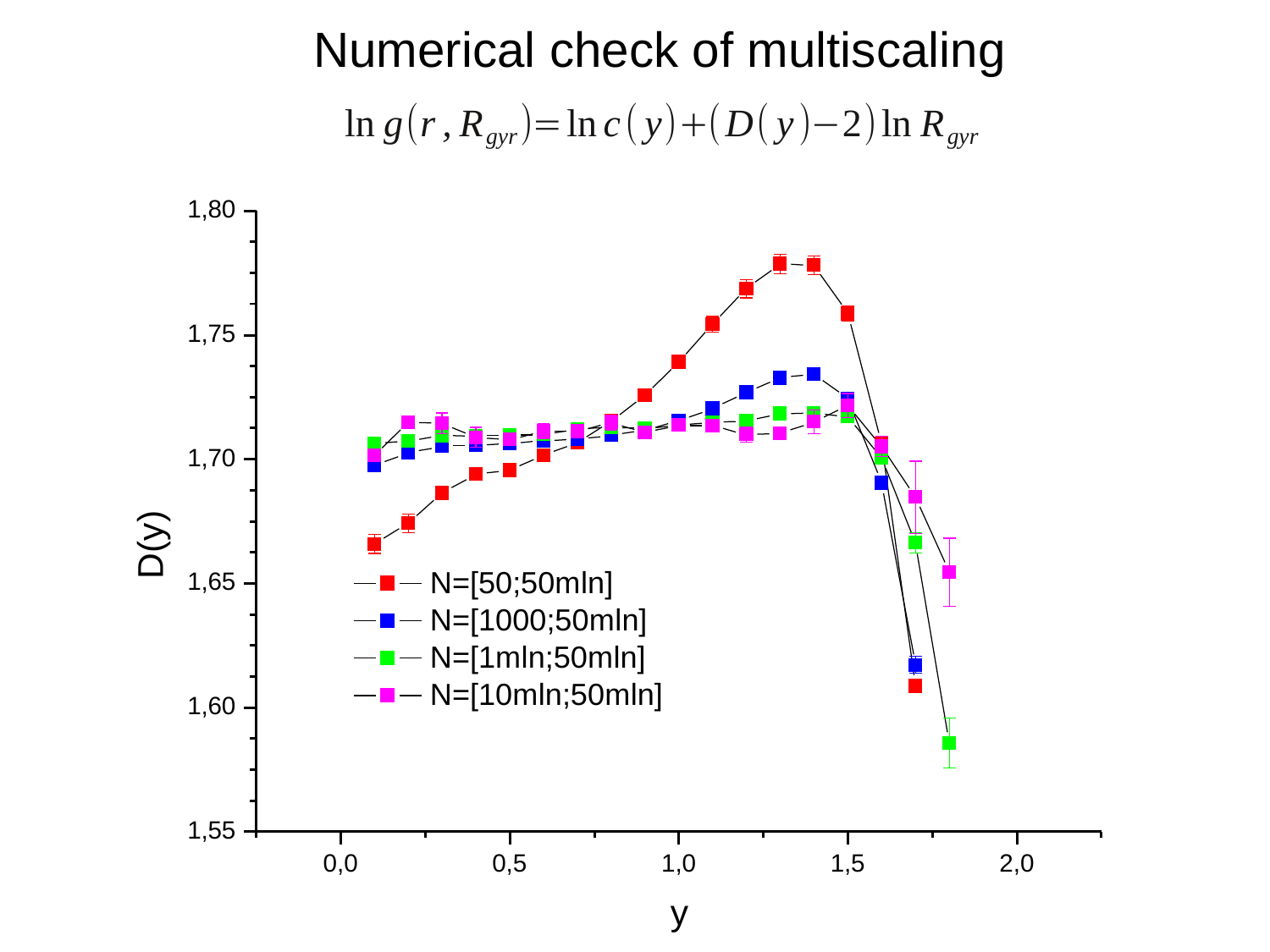### Radial density in scale invariant form  $g\left(\textit{r}\ ,N\ \right)\propto$   $\chi^{(D-2)}F\left(\textit{r}/\ \scriptstyle{R}_{dep} \right)\left(\textit{N}\ \right)\right),$   $\chi$   $=$   $\textit{r}/\ \scriptstyle{R}_{dep}$

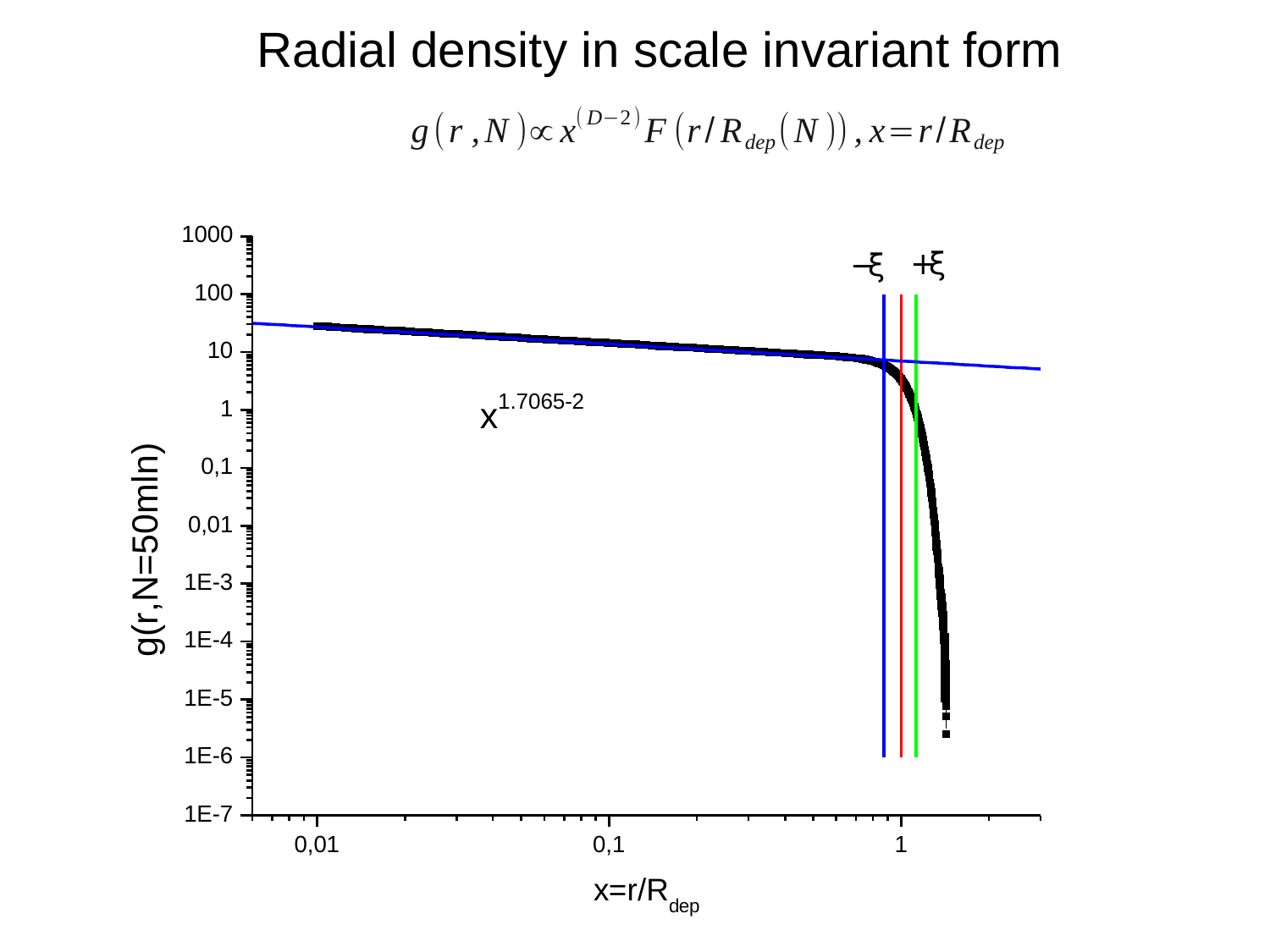